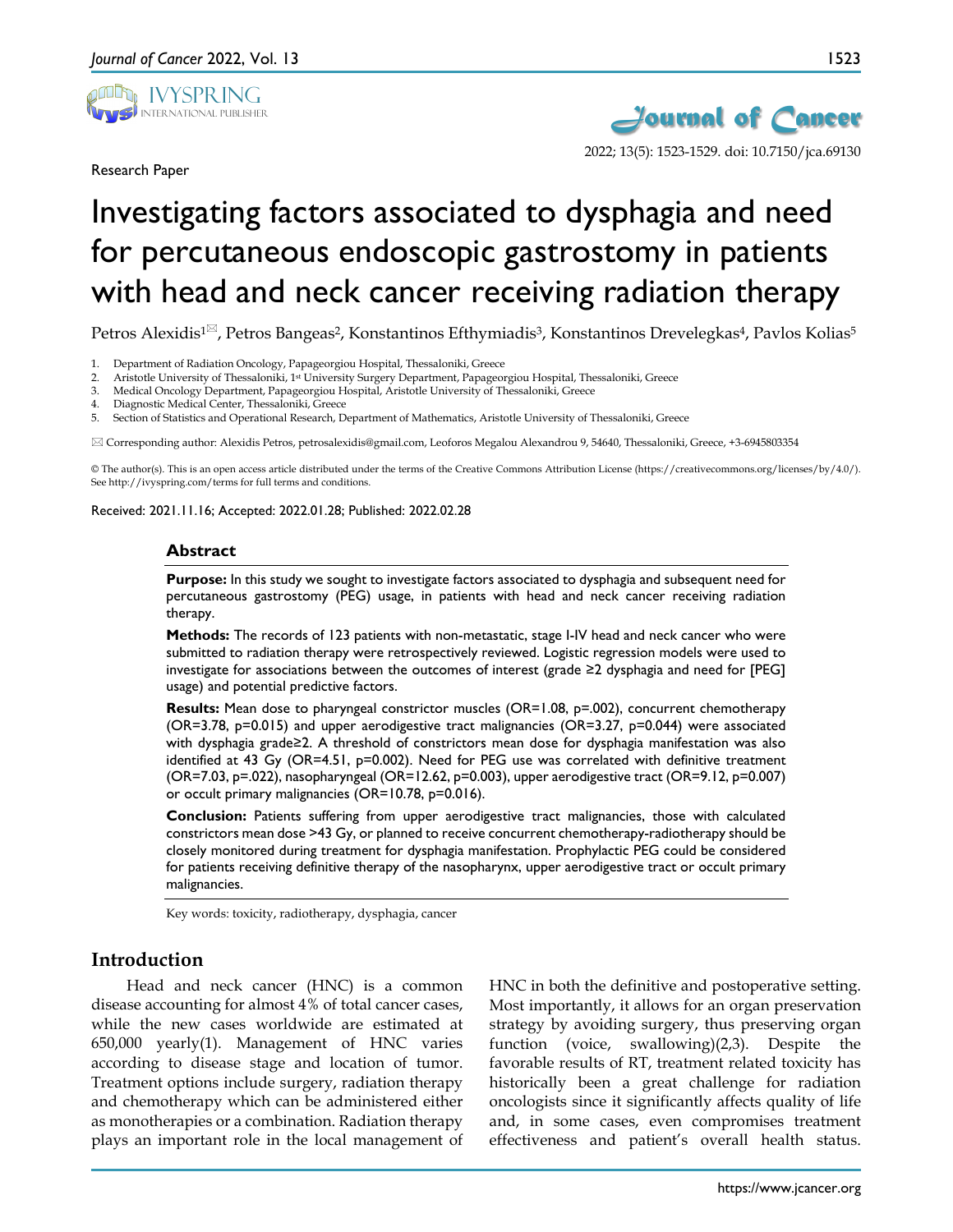Adverse events are still observed during treatment course, despite the technological advances in radiation oncology.

Among RT side effects, dysphagia is particularly important because it frequently affects patient's feeding ability leading to weight loss, dehydration, weakening of the immune system, health complications and subsequent treatment deintensification or interruptions. Excessive weight loss during treatment is a negative prognostic factor which has a significant impact on disease control(4–9). Foreknowledge of factors that are associated with excessive dysphagia could help the treating physician individualize care during treatment or guide precautionary measures like prophylactic percutaneous endoscopic gastrostomy (PEG) placement and nutritional support.

## **Materials and Methods**

#### **Patients and interventions**

This is an observational retrospective cohort study, investigating for factors related to dysphagia manifestation and need for PEG in patients with head and neck cancer receiving radiation therapy. Patients included were 18-90 years old and presented with non-metastatic, stage I-IV squamous cell carcinoma of the head and neck originating from any HN primary site. All patients were submitted to intensity modulated radiation therapy (IMRT) with or without concurrent chemotherapy and treatment was targeted to the primary site with optional irradiation of the neck lymph nodes according to indications. Both definitive and postoperative (adjuvant) treatments were allowed. Treatment was delivered to all patients with a schedule of 2 Gy/fraction and 5 fractions/week. Exclusion criteria were, alternating fractionation schedules (hyper or hypofractionation), metastatic disease, palliative treatment, previously irradiated patients, in field recurrence after prior RT, patients that have been treated for another HNC primary in the past, postoperative RT treatment due to recurrence, 3D conformal radiation therapy (3DCRT technique) and primaries not involving the swallowing route and not requiring lymph node irradiation.

The study's protocol was approved by the review board of General Hospital Papageorgiou of Thessaloniki. Due to the retrospective nature of the study, the need for patient informed consent was waved.

#### **Outcomes**

The study's primary outcome was dysphagia manifestation which was defined as any event occurring during treatment or within 3 months after the end of it and was evaluated according to the Radiation Therapy Oncology Group (RTOG) scoring scale for toxicity(10). The highest toxicity grade was recorded for each patient according to dysphagia severity and results were grouped to grade <2 and grade ≥2. The secondary outcome was need for PEG and was defined as need for use of PEG in those patients that was placed before treatment initiation or placement of PEG during treatment.

#### **Sample size calculation**

The sample size was calculated with the intent to detect the effect of adding chemotherapy to RT on the primary outcome of interest, by adjusting for the confounders anatomical site, therapy type, treatment of the neck, type of neck irradiation and mean dose to the constrictor muscles. The expected rate of dysphagia grade ≥2 was 40% and the minimum effect size that the current study aimed to detect was 3. By setting the level of statistical significance at 0.05 and the power of the study at 0.8, the final sample size was calculated to 116 patients.

#### **Statistical analysis**

Treatment and disease related parameters that were recorded and included in the statistical analysis as predictors of adverse reactions were concurrent chemotherapy, anatomical site of disease, therapy type (definitive or postoperative), type of neck irradiation (bilateral or other) and mean dose to the constrictor muscles of the pharynx (constrictors mean). Primaries arising from the oral cavity and oropharynx were grouped together in a new variable (upper aerodigestive tract malignancies, UATM). Those factors were chosen based on their clinical significance, since the calculated sample size did not allow for more explanatory variables to be included the regression model.

Additional data that was recorded included patient demographics (age, sex) disease stage and treatment parameters regarding dose distribution to the primary site and the neck. More specifically, we calculated the volume in the primary site (PRvol) and lymph node areas (Nvol) that received dose in the high spectrum ( $\geq 60$  Gy) with the intent to compare values among groups.

Descriptive statistics for patient demographics and treatment or disease characteristics included means with standard deviation or medians with interquartile range according to normality assumption for continuous variables, while counts and percentages were presented for categorical variables. Normality assumption was tested by Shapiro-Wilk test. The outcomes of interest were both analyzed as binary variables (dysphagia grade≥ 2 vs grade<2 and PEG no vs PEG yes) and univariate and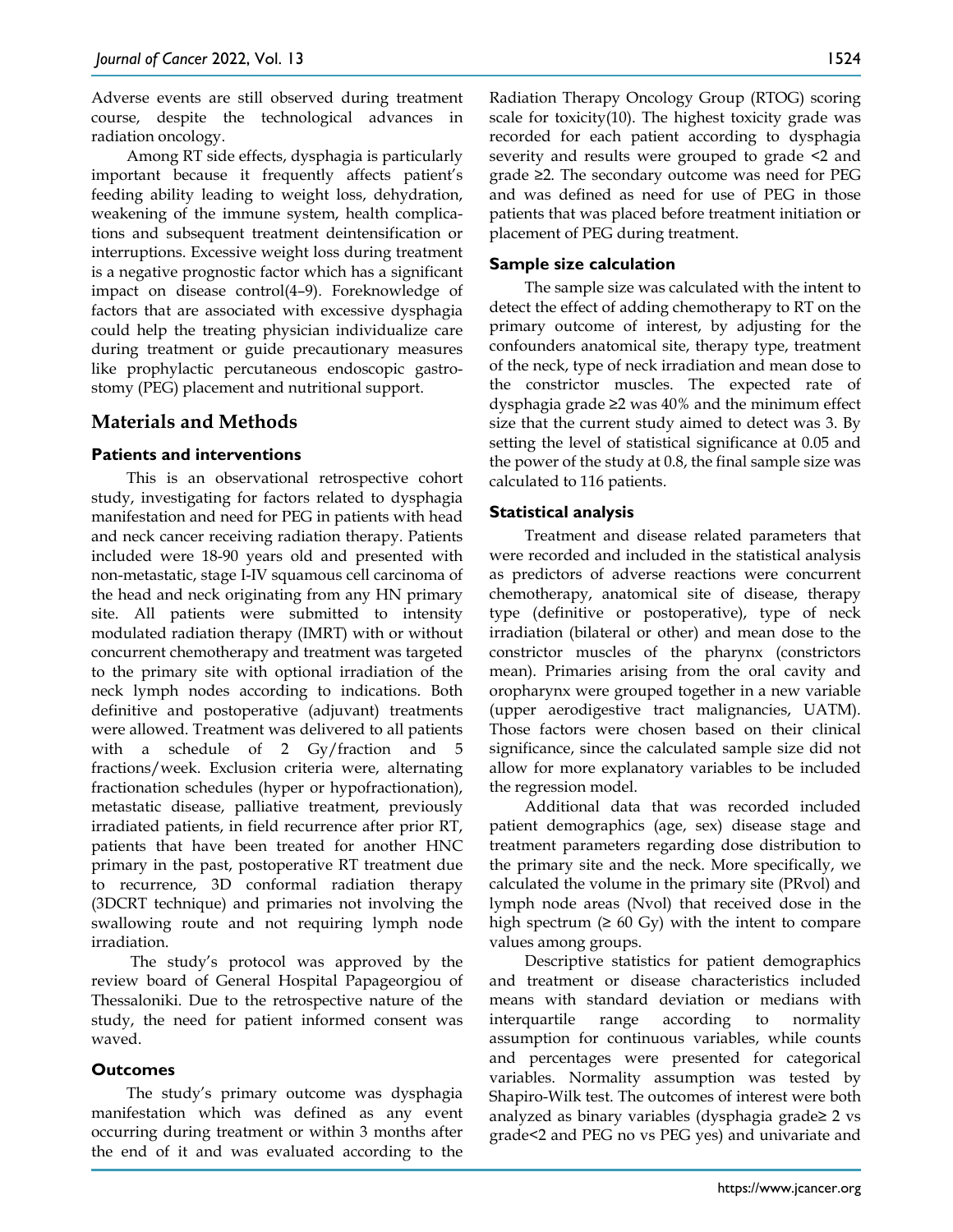multivariable logistic regression models were used to investigate for factors associated with outcomes. The factors that were included in the models were therapy type, anatomical site, chemotherapy, type of neck irradiation and mean dose to the constrictors. The mean dose to the constrictors was dichotomized with the intent to detect a cutoff for dysphagia prediction and additional regression analysis was performed to test for associations. Moreover, Mann-Whitney U test was used to compare the median volume of the primary site and neck that received dose in the high spectrum  $(≥60 \text{ Gy})$  between those patients that developed dysphagia grade ≥2 or needed PEG and those that did not. Multicollinearity of the multivariable models was assessed using the Variance Inflation Factor (VIF) with a threshold value of 4. The odds ratios for each predictor variable in the final model along with their 95% CIs and p-values were presented. For all statistical tests, the significance level was set to  $a = 0.05$ .

#### **Results**

Cohort baseline characteristics as well as treatment and disease details are summarized in table 1. 123 participants were included in the study from which 98 were males and 25 females. The patients were treated between January of 2018 and March of 2020 and the mean treatment duration was 6,5 weeks. Average age was 65.95 (SD = 9.97) while 19 suffered from stage I disease, 32 from stage II, 22 from stage III and 50 from stage IV. 38.21% of the patients received RT and 61.79% were submitted to concurrent chemo-RT. Larynx was the most common primary site of disease (41.46%) followed by oropharynx (21.14%), nasopharynx (15.45%), oral cavity (10.57%) and occult primary malignancies (11.38%). Definitive treatment was offered to 83 patients (67.47%) and 40 patients (32.53%) were treated postoperatively. Among the postoperative group, 11 patients were female, average age was 66.12 years, 23 patients had stage IV disease, 6 stage III, 7 stage II and 4 stage I, while 11 presented with a primary in larynx, 25 in the UATM and 4 with occult primary malignancy. Concerning dose prescription, 52.03% were treated to 70 Gy, 45.53% to 60-66 Gy and 2.44% <60 Gy. 73 (59.3%) had positive lymph nodes, while 106 patients (86.17%) received treatment to the primary and neck LN (neck patients) vs 17 (13.82%) that received RT only to the primary site of disease (primary only patients). On the primary site, the median volume that receiving  $\geq 60$  Gy was 74.3 cc (IQR = 27.9 cc), 230.9 cc (IQR = 49.4 cc), 82.3 cc  $(IQR = 169.6 \text{ cc})$ , 103.7 cc  $(IQR = 85.4 \text{ cc})$  for patients with primaries in the larynx, nasopharynx, occult primary and upper aerodigestive tract malignancies respectively, while the corresponding value for the

neck was  $126.95$  cc (IQR =  $175.15$  cc). Table 2 presents comparisons of dysphagia frequencies among different clinical parameters.

**Table 1:** Population baseline characteristics

| <b>Baseline</b> characteristics | n        | %     |
|---------------------------------|----------|-------|
| Gender                          |          |       |
| Female                          | 25       | 20.33 |
| Male                            | 98       | 79.67 |
|                                 |          |       |
| Age<br>Mean                     | 65.95    |       |
| Standard deviation              | 9.97     |       |
| Stage                           |          |       |
| Stage I                         | 19       | 15.44 |
| Stage II                        | 32       | 26.01 |
|                                 | 22       | 17.88 |
| Stage III<br>Stage IV           | 50       | 40.65 |
|                                 |          |       |
| Therapy type<br>Postoperative   | 40       | 32.5  |
| Radical                         | 83       | 67.5  |
| Anatomical site                 |          |       |
| Larynx                          | 51       | 41.46 |
| Nasopharynx                     | 19       | 15.45 |
| <b>UATM</b>                     | 39       | 31.71 |
| <b>OPM</b>                      | 14       | 11.38 |
|                                 |          |       |
| Chemotherapy<br>No              | 47       | 38.21 |
| Concurrent                      | 76       | 61.79 |
| Neck                            |          |       |
| Other                           | 28       | 22.76 |
|                                 | 95       | 77.24 |
| Bilateral                       |          |       |
| Toxicity                        |          |       |
| Non-severe                      | 61<br>62 | 49.59 |
| Severe                          |          | 50.41 |
| Constrictors mean               |          |       |
| Median                          | 43.91    |       |
| IQR                             | 12.38    |       |
| PR volume > 60 Gy               |          |       |
| Median                          | 86.90    |       |
| IQR                             | 100.55   |       |
| Neck volume > 60 Gy             |          |       |
| Median                          | 126.95   |       |
| IQR                             | 175.15   |       |

PR volume: the volume in the primary site of disease receiving dose> 60 Gy, neck volume: the volume in the neck receiving dose> 60 Gy, IQR: interquartile range, OPM: occult primary malignancies, UATM: upper aerodigestive tract malignancies

Table 3 summarizes the results of the univariate and multivariable logistic regression models for each possible predictor of dysphagia grade≥ 2. 62 patients developed DP grade≥ 2. In univariate analysis, chemotherapy ( $p<0.001$ ), constrictors mean ( $p=0.002$ ), therapy type ( $p= 0.042$ ), anatomical site ( $p= 0.032$ ) and type of neck irradiation (p<0.001) were significantly associated with dysphagia. In multivariable analysis, mean dose to the constrictors, chemotherapy and anatomical site retained significance. More specifically, patients who were treated with radiation in the upper aerodigestive tract were more likely to develop dysphagia (OR = 3.27, 95% CI [1.03 – 10.33], p=0.044) as were those that received chemotherapy (OR = 3.78, 95% CI [1.29 - 11.05],  $p = .015$ ) or had higher constrictors mean dose (OR = 1.08, 95% CI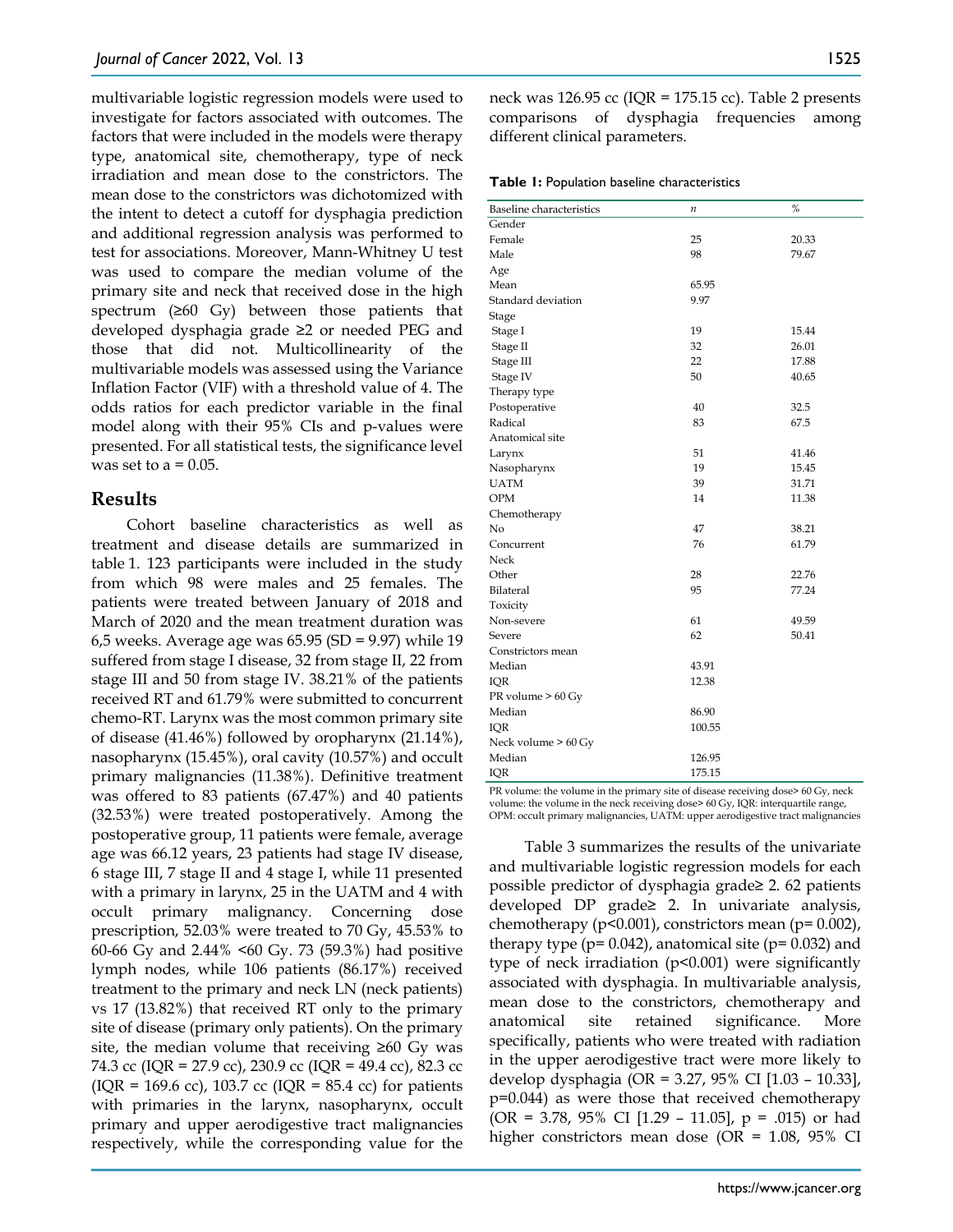[ $1.03 - 1.14$ ],  $p = .002$ ). Since constrictors mean was significantly associated with dysphagia, we sought to identify a clinically meaningful cut-off that could predict dysphagia manifestation by dichotomizing patients according to that value. The univariate model of constrictors mean dose (as a continuous variable) and dysphagia manifestation was used to estimate a probability of 50% to develop dysphagia and a cut-off at 43 Gy was identified. Then, the new binary variable  $($  <43 G<sub>y</sub> vs  $\geq$  43 G<sub>y</sub>) was included in a multivariable model to test its association with dysphagia by adjusting for the rest of the confounders (table S1). Constrictors mean value  $\geq$  43 Gy was significantly associated to dysphagia manifestation (OR = 4.51, 95% CI [1.74 – 11.65], p = .002).

**Table 2:** Frequencies of dysphagia among different clinic parameters

| <b>Baseline</b> characteristics | Toxicity 1   | Toxicity 2  | p-value       |
|---------------------------------|--------------|-------------|---------------|
| Gender                          |              |             |               |
| Female                          | 12 (48%)     | 13 (52%)    |               |
| Male                            | 49 (50%)     | 49 (50%)    | $P = 0.999$   |
| Stage                           |              |             |               |
| Stage I                         | 11 (57.9%)   | $8(42.1\%)$ |               |
| Stage II                        | 21 (65.6%)   | 11 (34.4%)  |               |
| Stage III                       | 7 (31.8%)    | 15 (68.2%)  |               |
| Stage IV                        | 22 (44%)     | 28 (56%)    | $P = 0.065$   |
| Therapy type                    |              |             |               |
| Postoperative                   | 25 (62.5%)   | 15 (37.5%)  |               |
| Radical                         | 35 (42.7%)   | 47 (57.3%)  | $P = 0.062$   |
| Anatomical site                 |              |             |               |
| Larynx                          | 29 (56.9%)   | 22 (43.1%)  |               |
| Nasopharynx                     | 5(26.3%)     | 14 (73.7%)  |               |
| <b>UATM</b>                     | 17 (43.6%)   | 22 (56.4%)  |               |
| OPM                             | $10(71.4\%)$ | $4(28.6\%)$ | $P = 0.03793$ |
| Chemotherapy                    |              |             |               |
| No                              | 36 (76.6%)   | 11 (23.4%)  |               |
| Concurrent                      | 25 (32.3%)   | 51 (67.7%)  | P < 0.001     |
| Neck                            |              |             |               |
| Other                           | 23 (82.1%)   | 5(17.9%)    |               |
| Bilateral                       | 38 (40%)     | 57 (60%)    | P < 0.001     |
| Constrictor mean dose           |              |             |               |
| Median                          | 42           | 48.36       | $P = 0.001$   |
| IQR                             | 12.43        | 10.24       |               |
| PR volume $> 60$ Gy             |              |             |               |
| Median                          | 74.6         | 133.8       | $P = 0.001$   |
| IQR                             | 47.7         | 139.13      |               |
| Neck volume > 60 Gy             |              |             |               |
| Median                          | 68.5         | 142.8       | $P = 0.001$   |
| IQR                             | 127.45       | 222.45      |               |
| Primary maximum dose            |              |             |               |
| 50 - 54.12 Gy                   | 2(66.7%)     | 1(33.3%)    |               |
| $60 - 66$ Gy                    | 34 (60.7%)   | 22 (39.3%)  |               |
| $>66$ Gy                        | 25 (39.1%)   | 39 (60.9%)  | $P = 0.028$   |
| Neck maximum dose               |              |             |               |
| No neck RT                      | 14 (82.3%)   | 3 (17.7%)   |               |
| $50 - 54.12$ Gy                 | 19 (57.6%)   | 14 (42.4%)  |               |
| $60 - 66$ Gy                    | 19 (40.4%)   | 28 (59.6%)  |               |
| $>66$ Gy                        | 9(36%)       | 17 (64%)    | $P = 0.007$   |

Chi square test was used for comparisons. PR volume: the volume in the primary site of disease receiving dose> 60 Gy, neck volume: the volume in the neck receiving dose> 60 Gy, IQR: interquartile range, OPM: occult primary malignancies, UATM: upper aerodigestive tract malignancies

**Table 3:** Univariate and multivariable logistic regression analysis for the association of predictive factors and dysphagia grade  $\geq 2$ 

|                                  | Univariate analysis |          | Multivariable analysis |          |
|----------------------------------|---------------------|----------|------------------------|----------|
| Predictors                       | OR (95% C.I.)       | p        | OR (95% C.I.)          | p        |
| Therapy type                     |                     |          |                        |          |
| Postoperative                    |                     |          |                        |          |
| Radical                          | 2.24(1.03, 4.86)    | $0.042*$ | 1.19 (0.41, 3.42)      | 0.745    |
| Anatomical site                  |                     |          |                        |          |
| Larynx                           |                     |          |                        |          |
| Nasopharynx                      | 3.56 (1.11, 11.41)  | $0.032*$ | 2.05 (0.57, 7.37)      | 0.269    |
| Upper digestive tract            | 1.65(0.71, 3.83)    | 0.247    | 3.27 (1.03, 10.33)     | $0.044*$ |
| <b>OPM</b>                       | 0.51(0.14, 1.84)    | 0.304    | 1.66(0.24, 11.47)      | 0.605    |
| Chemotherapy                     |                     |          |                        |          |
| No                               |                     |          |                        |          |
| Concurrent                       | 6.49 (2.83, 14.88)  | $\,<\,$  | 3.78 (1.29, 11.05)     | $0.015*$ |
|                                  |                     | $0.001*$ |                        |          |
| Neck                             |                     |          |                        |          |
| Other                            |                     |          |                        |          |
| Bilateral                        | $6.6$ (2.3, 18.94)  | $\,<\,$  | 2.24(0.62, 8.11)       | 0.218    |
|                                  |                     | $0.001*$ |                        |          |
| Constrictors mean                | 1.06(1.02, 1.11)    | $0.002*$ | 1.08(1.03, 1.14)       | $0.002*$ |
| OPM: occult primary malignancies |                     |          |                        |          |

OPM: occult primary malignancies

Regarding the secondary outcome, all patients that finally needed PEG (n= 24) belonged to the group that received treatment to the primary site and neck lymph nodes. Table 4 presents the effect of each predictor on the gastrostomy outcome for both univariate and multivariable models. Therapy type  $(p= 0.026)$  and anatomical site (p value 0.028 for upper aerodigestive tract and <0.001 for nasopharynx) were found to be significantly associated with PEG use in univariate analysis. The multivariable analysis showed that patients who received radical treatment were more likely to need gastrostomy compared to patients treated postoperatively (OR = 7.03, 95% CI  $[1.33 - 37.28]$ , p =.022), as were those who were treated in the nasopharynx (OR = 12.62, 95% CI [2.43 – 65.41],  $p = .003$ , upper aerodigestive tract (OR = 9.12, 9 5% CI  $[1.8 - 46.08]$ , p =.007), or had occult primary malignancies (OR= 10.78, 95% CI [1.56, 74.42], p= 0.016).

We then performed Mann-Whitney U test for the whole cohort to compare the median irradiated volume in the neck (Nvol) that received dose  $\geq 60 \text{ Gy}$ between those that developed DE grade ≥2 or needed PEG and those that did not. Moreover, we performed a subgroup analysis, were we compared the corresponding volumes in the primary site among patients with the same type of cancer. Analysis was possible only for UATM or laryngeal primaries for the primary outcome and for UATM for the secondary due to limited number of patients and observed events in the other cases. Regarding Nvol, patients that developed DP grade ≥2 had a median value of 153.5 cc (IQR=222.5 cc) vs 107.7 cc (IQR= 108.7 cc) for those that did not, with no statistically significant difference observed (p=0.08). The corresponding values regarding the need for PEG use demonstrated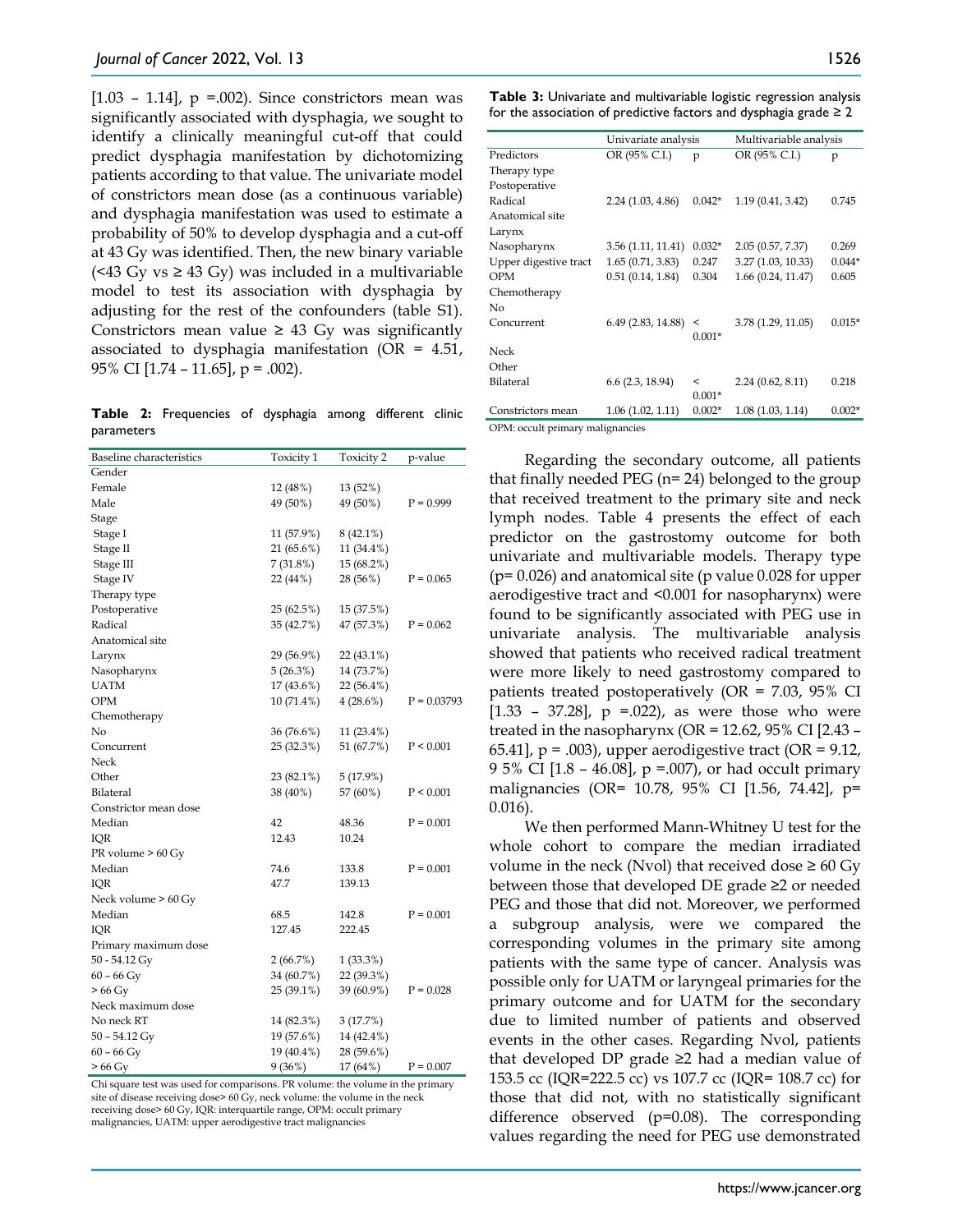a significant difference with higher neck volumes treated to the high spectrum dose in those patients that ultimately needed PEG (240.35 cc ([IQR=180.23 cc] vs 108.3 cc [IQR= 132.15 cc], p=0.015). After comparing the treated volumes in the primary site, those patients with UATM or larynx primaries that developed DP grade ≥2 had median irradiated volume of 147.55 cc (IQR= 83 cc) vs 74.6 cc (IQR= 44.2 cc) for those that did not  $(p=0.012)$  and 79.15 cc (IQR=31.3 cc) vs  $65.8$  cc (IQR= 29.3 cc) respectively (p=0.108). Among patients with upper aerodigestive tract malignancies, those that ultimately needed PEG had a median treated volume of 150.3 cc (IQR= 158.8) cc) vs 93.2 cc (IQR= 84.4 cc) with the difference not being statistically significant (p=0.241).

**Table 4:** Univariate and multivariable logistic regression analysis for the association of predictive factors and need for PEG use

|                       | Univariate analysis |                | Multivariable analysis     |                |
|-----------------------|---------------------|----------------|----------------------------|----------------|
| Predictors            | OR (95% C.I.)       | $\mathfrak p$  | OR (95% C.I.)              | $\mathfrak{p}$ |
| Therapy type          |                     |                |                            |                |
| Postoperative         |                     |                |                            |                |
| Radical               | 4.25 (1.18, 15.22)  | $0.026*$       | 7.03 (1.33, 37.28)         | $0.022*$       |
| Anatomical site       |                     |                |                            |                |
| Larynx                |                     |                |                            |                |
| Nasopharynx           | 14.1 (3.23, 61.58)  | $\overline{a}$ | 12.62 (2.43, 65.41)        | $0.003*$       |
|                       |                     | $0.001*$       |                            |                |
| Upper digestive tract | 4.7(1.18, 18.77)    | 0.028          | 9.12(1.8, 46.08)           | $0.007*$       |
| OPM                   | 4.27 (0.76, 24.09)  | 0.1            | 10.78 (1.56, 74.42)        | $0.016*$       |
| Chemotherapy          |                     |                |                            |                |
| No                    |                     |                |                            |                |
| Concurrent            | 2.73 (0.94, 7.92)   | 0.064          | 0.6(0.12, 2.95)            | 0.527          |
| Neck bilateral        |                     |                |                            |                |
| Other                 |                     |                |                            |                |
| Bilateral             | 3.77 (0.83, 17.17)  | 0.087          | 2.18(0.3, 15.83)           | 0.442          |
| Constrictors mean     | 1 (0.9591, 1.0476)  | 0.916          | 0.99(0.9406,<br>$1.0557$ ) | 0.905          |

OPM: occult primary malignancies

## **Discussion**

Adequate control of side effects and subsequent malnutrition during radiation therapy treatment in HNC is significantly important, since there is high level of evidence supporting that excessive weight loss is a negative prognostic factor(4–9). It is believed that this is mainly due to significant weakening of the organism and the immune system as well as deterioration of the patient's general health status. This is turn could result in complications, big treatment breaks or delays(8,9,11,12). It is well established that therapy interruptions allow for repopulation of cancer cells and increased tumor radioresistance, while breaks of 1 week or greater have been associated with worse prognosis(9). Moreover, excessive weight loss results in inability to tolerate optimal cancer therapies frequently leading to treatment deintensification and Increased rates of chemotherapy toxicity(7,13,14), while postoperative

complications have been observed in sarcopenic cancer patients, including HNC(15,16).

In this study we investigated factors associated with dysphagia and need for PEG usage in HNC patients receiving radiation therapy. Constrictor muscles of the pharynx is the most important healthy organ that radiation oncologists pursue to protect during treatment course. CM represents the central swallowing route involving structures of the oropharynx and hypopharynx and RT induced inflammation at that area has been associated with dysphagia, weight loss and treatment interruptions. The most widely used constraint for CM is mean dose ≤ 50 Gy(17,18). In our study we identified an additional, lower cut-off at 43 Gy. According to that novel finding, keeping the mean dose to the CM below 43 Gy whenever possible could result in even lower toxicity rates.

Upper aerodigestive tract malignancies, was the only predictive variable significantly associated with both outcomes of interest. The worse toxicity profile documented in this subgroup of patients is an observation not widely described in the literature. Two retrospective studies(19,20) investigated factors predicting toxicity and weight loss in HNC patients submitted to radiation therapy and found that oral cavity primaries were among the significant predictors. Additionally, we observed that patients with UATM primaries who developed DP grade ≥2 had higher volumes in the primary site of disease treated to dose ≥60 Gy. Treating large volumes, especially in UATM, is common due to prophylactic irradiation for microscopic spread or direct invasion of tumor. This frequently leads to incorporation of more structures involved in swallowing significantly affecting dysphagia. Similar observations have been made in a previous study(21) of 167 patients with oropharyngeal cancer receiving radiotherapy with IMRT technique. The authors found that grade  $\geq 3$ mucositis was associated with the volume of the oral cavity receiving 10.1 Gy and the dose delivered to 21 cc of the oral cavity. Our finding could trigger closer surveillance and nutritional support for those patients treated for UATM cancers especially in the definitive setting (where higher doses and larger RT fields are frequently used) and when concurrent chemotherapy is planned.

PEG represents a more severe condition compared to grade 2 or higher dysphagia, since need for PEG denotes nutritional deficiency that could harm the patient or lead to treatment interruptions. The predictors for PEG usage found in our study were all associated to treatment of the neck lymph nodes. First, all patients that finally needed PEG, received RT to the primary site and neck lymph nodes.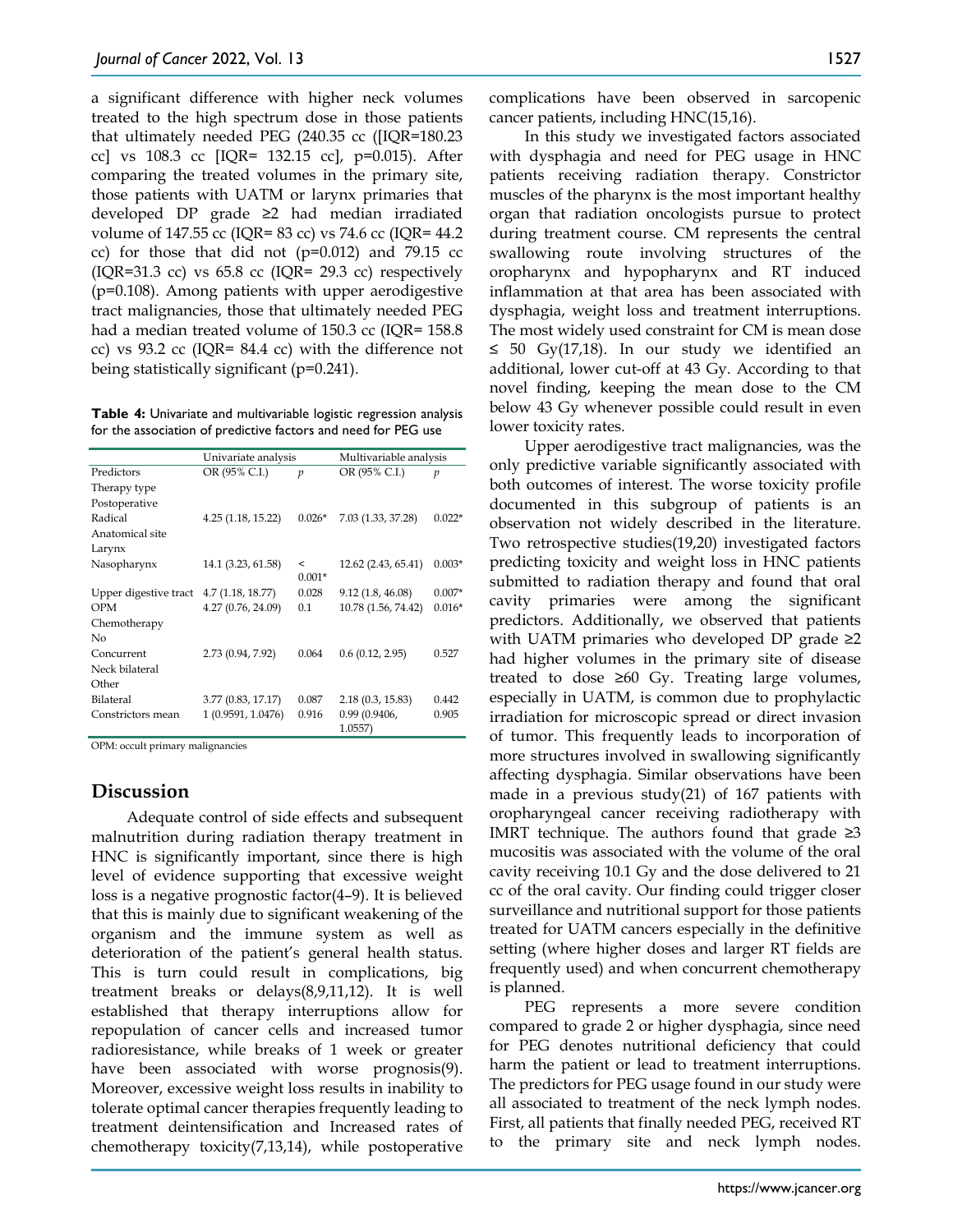Additionally, PEG usage was higher for nasopharyngeal and occult primaries that are traditionally treated with larger neck fields, while Nvol ≥60 Gy was higher in those needing nutritional support by PEG. In our study we did not record the location of pathologic lymph nodes that received higher doses. Nevertheless, toxicity could be related not only to the extent of RT fields but to the location of the lymph nodes treated to higher doses as well. Treating aggressively LN areas that are in close proximity to the swallowing path, could lead to higher adverse events. This is an observation that has not been widely investigated. To our knowledge there is only one recent publication verifying this hypothesis, which found that the toxicity profile in HNC patients is associated with the topography and extent of the disease in the neck stations(22). Our finding could promote further investigation to identify patients at higher risk of adverse reactions based on the pattern of disease spread in the lymph node stations.

The limitations of our study are first its retrospective design. The results could have been affected by factors such as unbalanced characteristics between participants groups, confounding, selection, recall or misclassification bias. Another limitation of our study is the small sample size. Analysis in a larger sample might had detected associations between variables that were not found in our study but are reasonable according to the literature (e.g. association of concurrent chemotherapy and use of PEG). Moreover, we calculated the number of participants with the intent to detect the effect of adding chemotherapy to RT on the outcomes of interest by adjusting for a specific number of covariates. The logistic model that was produced could not fit more explanatory variables because the study would not have the power to detect their effect on the outcomes. That way we had to exclude variables that would be interesting to investigate and study their impact on the outcomes of interest, such as the effect of high dose distribution, type of chemotherapy or age.

Based on our findings, patients that are going to be treated with radiotherapy for head and neck cancer and are programmed to receive concurrent chemotherapy, have cancer in the oral cavity or oropharynx, or have a calculated mean dose to the constrictors that inevitably exceeds 43 Gy, are at high risk of dysphagia manifestation and close surveillance during treatment should be implemented. This includes control of pain with onset, nutritional support and early intervention for PEG placement when deemed necessary. In those cases, where severe toxicity is expected (definitive treatment of the nasopharynx, oral cavity, oropharynx or OPM

especially when concurrent chemotherapy is planned) prophylactic PEG could be considered.

## **Supplementary Material**

Supplementary table. https://www.jcancer.org/v13p1523s1.pdf

#### **Acknowledgments**

The study was conducted at General Hospital Papageorgiou, Thessaloniki, Greece.

#### **Competing Interests**

The authors have declared that no competing interest exists.

#### **References**

- 1. Bray F, Ferlay J, Soerjomataram I, et al. Global cancer statistics 2018: GLOBOCAN estimates of incidence and mortality worldwide for 36 cancers in 185 countries. CA Cancer J Clin. 2018; 68(6): 394–424.
- 2. Dandekar M, D'Cruz A. Organ preservation strategies: Review of literature and their applicability in developing nations. South Asian Journal of Cancer. 2014; 3(3): 147–50.
- 3. Tschiesner U. Preservation of organ function in head and neck cancer. GMS Curr Top Otorhinolaryngol Head Neck Surg. 2012; 11: Doc07.
- 4. Ganju RG, Morse R, Hoover A, et al. The impact of sarcopenia on tolerance of radiation and outcome in patients with head and neck cancer receiving chemoradiation. Radiother Oncol. 2019; 137: 117–24.
- 5. van Rijn-Dekker MI, van den Bosch L, van den Hoek JGM, et al. Impact of sarcopenia on survival and late toxicity in head and neck cancer patients treated with radiotherapy. Radiother Oncol. 2020; 147: 103–10.
- 6. Grossberg AJ, Chamchod S, Fuller CD, et al. Association of body composition with survival and locoregional control of radiotherapy-treated head and neck squamous cell carcinoma. JAMA Oncol. 2016; 2(6): 782–9.
- 7. Shachar SS, Deal AM, Weinberg M, et al. Body composition as a predictor of toxicity in patients receiving anthracycline and taxane-based chemotherapy for early-stage breast cancer. Clin Cancer Res. 2017; 23(14): 3537–43.
- 8. Hammerlid E, Wirblad B, Sandin C, et al. Malnutrition and food intake in relation to quality of life in head and neck cancer patients. Head Neck. 1998 Sep; 20(6): 540–8.
- 9. Shaikh T, Handorf EA, Murphy CT, et al. The Impact of Radiation Treatment Time on Survival in Patients With Head and Neck Cancer. Int J Radiat Oncol Biol Phys. 2016; 96(5) :967–75.
- 10. Cox JD, Stetz JA, Pajak TF. Toxicity criteria of the Radiation Therapy Oncology Group (RTOG) and the European organization for research and treatment of cancer (EORTC). Int J Radiat Oncol Biol Phys. 1995; 31: 1341–6.
- 11. Van Liew JR, Brock RL, Christensen AJ, et al. Weight loss after head and neck cancer: A dynamic relationship with depressive symptoms. Head Neck. 2017; 39(2): 370–9.
- 12. Chasen MR, Bhargava R. A descriptive review of the factors contributing to nutritional compromise in patients with head and neck cancer. Support Care Cancer. 2009; 17: 1345–51.
- 13. Tan BHL, Brammer K, Randhawa N, et al. Sarcopenia is associated with toxicity in patients undergoing neo-adjuvant chemotherapy for oesophago-gastric cancer. Eur J Surg Oncol. 2015; 41(3): 333–8.
- 14. Shachar SS, Deal AM, Weinberg M, et al. Skeletal muscle measures as predictors of toxicity, hospitalization, and survival in patients with metastatic breast cancer receiving taxane-based chemotherapy. Clin Cancer Res. 2017; 23(3) :658–65.
- 15. Achim V, Bash J, Mowery A, et al. Prognostic indication of sarcopenia for wound complication after total laryngectomy. JAMA Otolaryngol Head Neck Surg. 2017; 143(12): 1159-1165
- 16. Wendrich AW, Swartz JE, Bril SI, et al. Low skeletal muscle mass is a predictive factor for chemotherapy dose-limiting toxicity in patients with locally advanced head and neck cancer. Oral Oncol. 2017; 71: 26–33.
- 17. Bentzen SM, Constine LS, Deasy JO, et al. Quantitative Analyses of Normal Tissue Effects in the Clinic (QUANTEC): An Introduction to the Scientific Issues. Int J Radiat Oncol Biol Phys. 2010; 76(Suppl 3): S3-S9